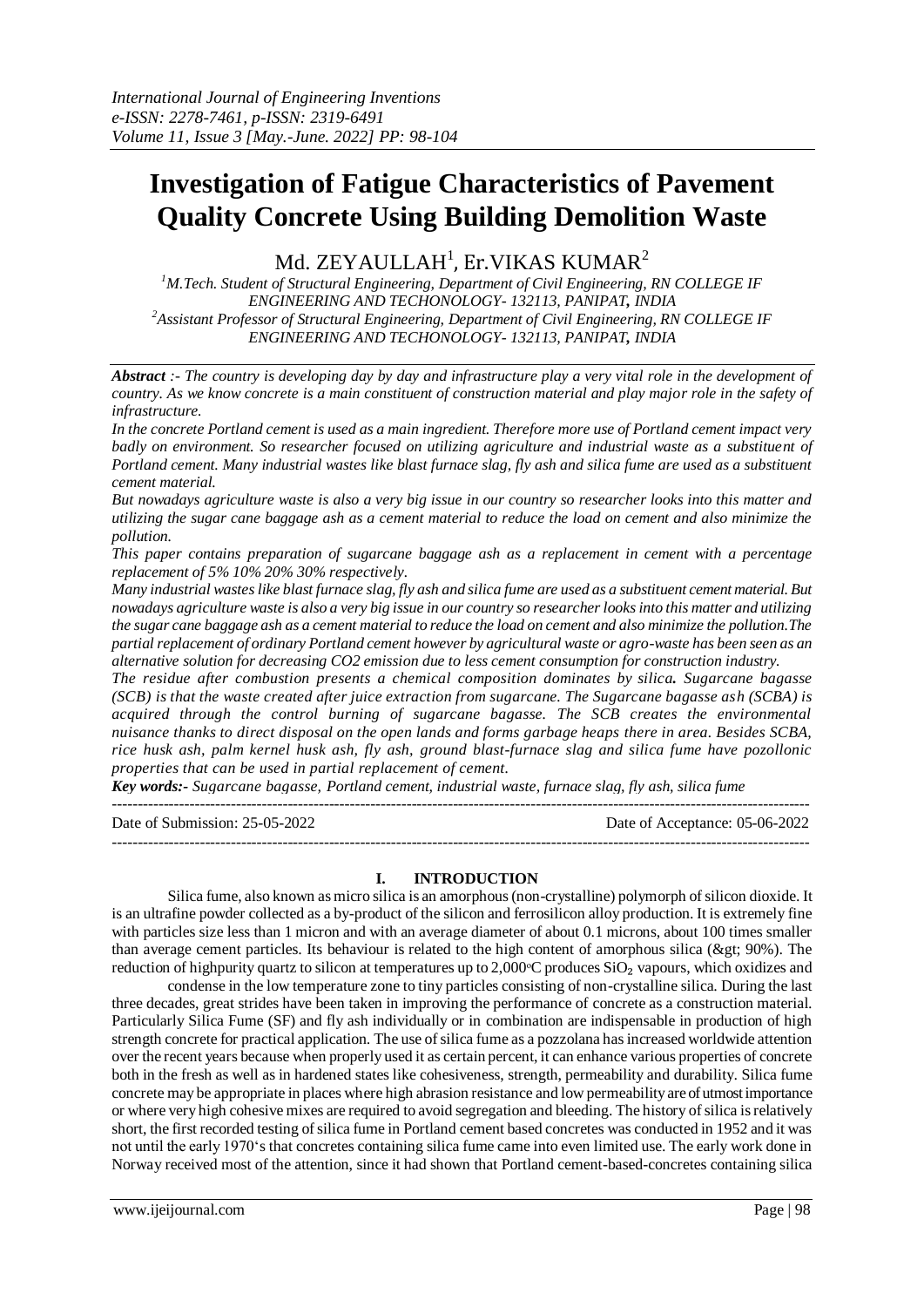fumes had very high strengths and low porosities. Since then the research and development of silica fume made it one of the world's most valuable and versatile admixtures forconcrete and cementious products.

## **OBJECTIVE OF THE STUDY**

The objectives of the present study are as follows:

 $\Box$  To find the effect of partial replacement of Silica fume on the strength characteristics of concrete.

 $\Box$  Four percentage levels of replacement i.e. 5, 10, 15 and 20 percent are considered for partially replacing cement with silica fume. M20 concrete grade is initially designed without replacement and subsequently cement is partially replaced with silica fume and fly ash.

 $\Box$  To study the cost benefit analysis.

 $\Box$  To determine the carbon foot print of the concrete.

## **II. LITERATURE REVIEW**

## **1. M. VijayaSekhar Reddy, I.V Ramana Reddy,**

Studied the behavior of High Performance Concrete (HPC) which is being the most used type of concrete in the construction industry. They replaced cement with supplementary cementing materials like fly ash, silica fume, and metakaolin.

They concluded that there was a considerable increase in service life of the concrete structure and reduction in heat of hydration by using supplementary cementing materials in concrete. They observed the maximum and minimum percentage of reduction in strength of concrete when concrete was replaced with fly ash were 12.64% and 1.92%.

## **2. P. SrinivasRao .**

Studied the durability characteristics of metakaolin blended concrete by adopting M20 Grade of concrete. An attempt was made with  $H_2$ so<sub>4</sub> and HCL. Steel fibres with 60 as aspect ratio at 0%,0.5%,1.0% and 1.5% of volume of concrete are used.

They concluded that the percentage weight loss was reduced and compressive strength was increased in the case of fibre reinforced concrete and concrete containing 10% metakaolin replaced by weight of cement when compared to concrete and the percentage weight loss was less when immersed in HCL and  $H_2$ so<sub>4</sub>.

#### **3. P. Murthi and V.siva Kumar**

Studied the resistance of acid attack of ternary blended concrete by immersing the cubes for 32

Weeks in sulphuric acid and hydrochloric acid solutions. Binary blended concrete was developed using 20% class F fly ash and ternary blended concrete was developed using 20% fly ash and 8% silica fume by weight of cement. They concluded that the ternary blended concrete was performing better that the ordinary plain concrete. They observed that the mass loss for 28 and 90 days of M20 PCC specimens were 19.6% and 16.1% respectively. They also observed that the time taken for reduction of 10% mass loss when immersed in 5%  $H_2SO_4$  and 5% HCL solutions was 32 weeks.

## **4. A.K Al- Tamimi and M.sonebi**

Studied the properties of self- compacting concrete when immersed in acidic solutions. Workability was obtained using slump cone test, L- box and orimet for SCC mix. Cylindrical specimen of diameter 45mm and length 90mm were casted and cured for 28 days in water after they were immersed in 1% HCL and 1%  $H_2$ so<sub>4</sub> solutions by maintaining a ph of 5 regurarly.

They concluded that self- compacting concrete was performing better than control concrete when exposed to 1% sulphuric acid and hydrochloric acid.

They observed that the time taken for 10% mass loss for SCC was 18 weeks and for CC was 6 weeks.

#### **5. Madhusudhan Reddy**

Studied the effect of HCL on blended cement and silica fume blended cement and their concretes. Concrete cubes were casted using deionised water with a series pf dosages implanted into water and using only deionized water for comparison. These cubes were tested for determining chloride ion permeability and compressive strength. They concluded that compressive strength reduction of sugarcane ash blended concrete and silica fume blended concrete was 2 to 19% at 28 days and 90 days.

#### **6. UroojMasood**

Studied the behavior of mixed fibre reinforced concrete exposed to acids. A mixture 75% glass and 25% steel fibres were used in mixed fibre reinforced concrete and cubes were casted and cured for 30, 60, 90, 120 and 180 days in acids and sodium sulphate. Test specimen were tested for weight loss and denseness of concrete of exposed and unexposed specimen at all the ages and compressive strength at 180 days.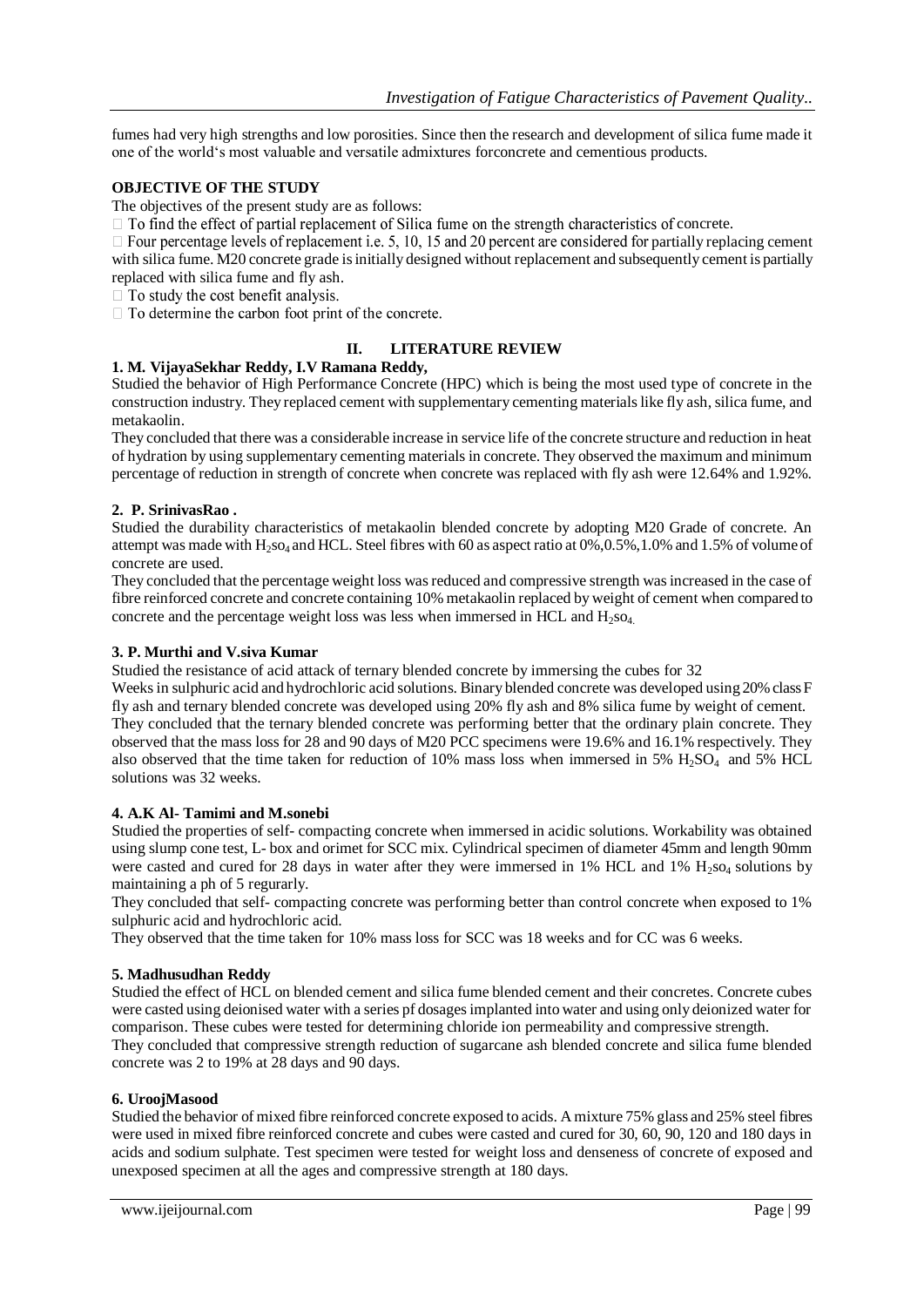They concluded that resistance towards the sulphuric acid attack was maximum when 100% steel fibreswas used when compared to other fibres and without any fibres. Mixed fibre reinforced specimen and 100% steel fibre reinforced specimens exhibited more resistance towards the attack of sulphuric acid.

## **7. G. Siva Kumar**

Studied on preparation of Bio-cement using sugarcane baggasse ash and its Hydration behavior.In this study they had used as partial replacement in ordinary Portland cement (OPC) by 10% weight. Compressive strength of the sample was carried out and reported that the cementious material in sugar cane bagasse ash is responsible for early hydration. The pozzolonic activity of bagasse ash results in formation of more amount of C-S-H gel which result in enhances the strength, and hence bagasse ash is a potential replacement material for cement.

## **8. H.S. Otuoze**

Studied had investigated on "Characterization of Sugarcane Bagasse ash and ordinary Portland cement blends in Concrete". The SCBA is obtained by burning sugar cane bagasse at between 600-700 degrees celcius, since the sum of sio2, Al2o3 and Fe2o3 is 74.44% For strength test, mix ratio of 1:2:4 was used and OPC was partially replaced with 0%, 5%, 10%, 15%, 20%,25%,30%,35%,40% by weight in concrete. Compressive strength values of hardended concrete were obtained at the of 7,14,21,28 days. Based on the test conducted, it can be concluded that SCBA is a good pozzolona for concrete cementation and partial blends of it with OPC could give good strength development and other engineering properties in concrete.

## **9. Lavanya**

A experimental study on compressive strength of concrete by partial replacement of cement with sugarcane bagasse ash. The feasibility of using sugar cane bagasse ash, a finely grounded waste product from the sugarcane industry, as partial replacement for cement in conventional concrete is examined. The test were conducted as per BIS codes as evaluate the stability of SCBA for partial replacement up to 30% of cement with varying water cement ratio. They showed that addition of SCBA results in improvement of strength in all cases and according to the results obtained, it can be concluded that bagasse ash can increase the overall strength of concrete when used up to a 15% cement replacement level with W/C ratio of 0.35, bagasse ash is valuable pozzolonic material and it can potentially be used as a replacement for cement.

## **10. R. Srinivasan**

Experimental study on Bagasse Ash in concrete. They had observed that sugar cane bagasse is fibrous waste-product of sugar refining industry, and causing serious environmental problem which mainly contain aluminium ion and silica. Hear bagasse ash has been chemically and physically characterized, and partially replaced in the ratio of 0%,5%,15%,25% by weight of cement in concrete. Fresh concrete tests like compaction factor test and slump cone test were undertaken, as well as hardened concrete test like compressive strength. Spilt tensile strength, flexural strength and modulus of elasticity at the age of seven and 28 days were done. The results show that the SCBA in blended concrete had significantly higher compressive strength, tensile strength and flexural strength compare to that of the concrete without SCBA. It is found that cement could be advantangeously replaced with SCBA up to maximum limit of 10%. Partial replacement of cement by SCBA increases workability of fresh concrete.

## **11. U.R. Kawade**

Effect of use of bagasse ash on strength of concrete. They had chemically and physically characterized and partial replaced in the ratio of 0%,10%,15%,20%,25%and 30% by weight of cement in concrete. The results show that the SCBA concrete had significantly higher compressive strength compared to that of the concrete without SCBA. It is found that the cement could be advantangeously replaced with SCBA content was achieved with 15% replacement.

## **12. Padney, Singh, Sharma, &Tiwari,**

Calcium hydroxide  $(Ca(OH)_2)$  which is one of the hydration products of Portland cement and greatly contributes toward the deterioration of cement composites. However, when a pozzolan is blended with Portland cement, it reacts with the lime to produce additional calcium-silicate-hydrate, which is the main cementing compound. The pozzolanic material therefore reduces the quantity of lime and increases the quantity of calcium-silicate-hydrate which enhanced the cementing quality, when the pozzolan is blended in suitable quantity with Portland cement.

## **13. Srinwasan&Sathiya,**

According to cement could be advantageously replaced with sugarcane bagasse ash up to maximum limit of 10%. also used sugar cane bagasse ash to substitute cement between 0-30% to produce concrete, the findings of their study shows that it is possible to substitute cement with sugarcane bagasse ash up to 20% in concrete without hurting its resistance. investigated the effects of fine bagasse ash on the workability and compressive strength of mortars and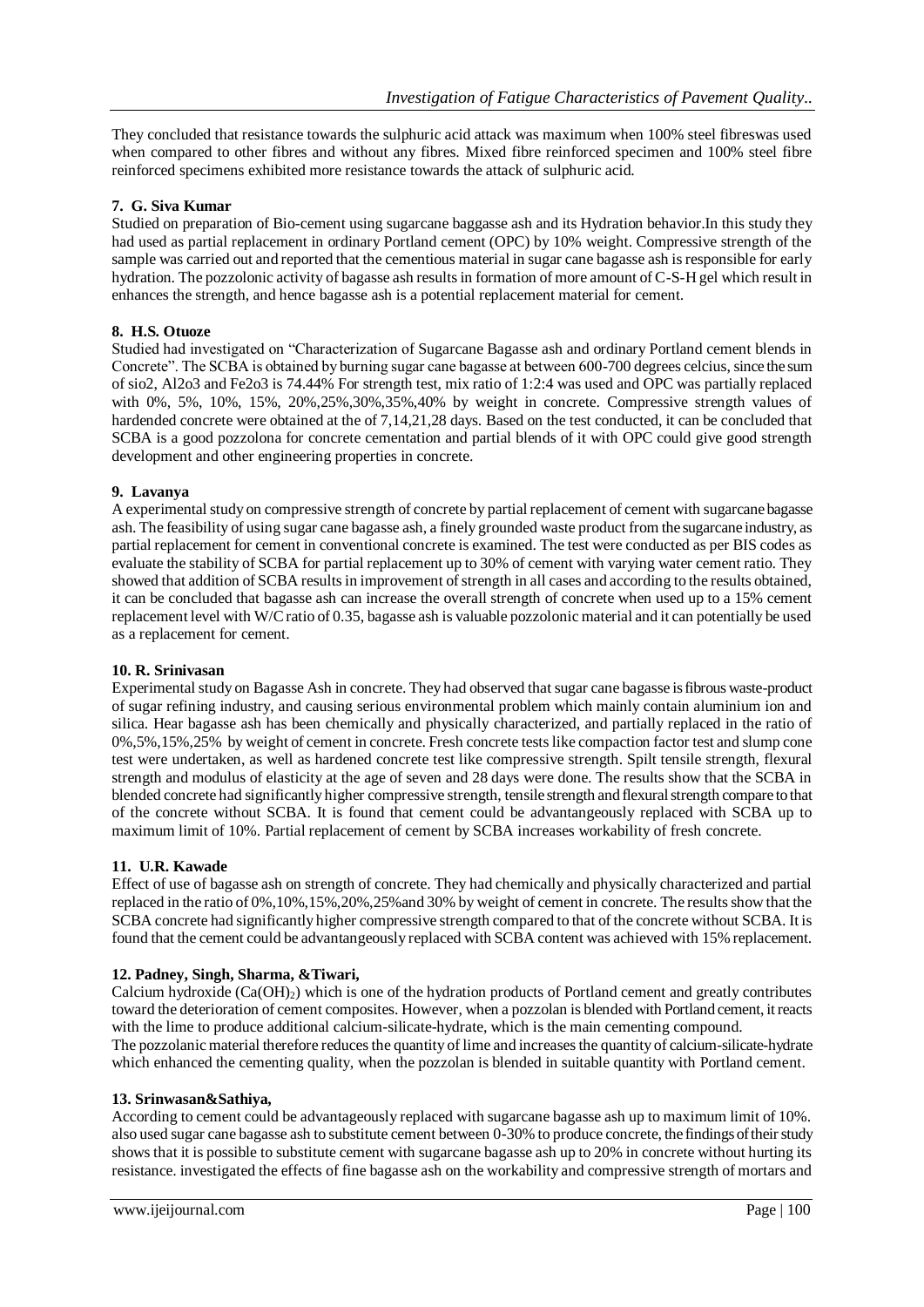concrete and found that the appropriate proportion of clinker replaced by fine sugarcane bagasse ash was 20%, which the highest compressive strength comparing to all ratios between 0-40% of resultant cements and near that of commercial cement.utilised sugarcane bagasse ash as pozzolanic material in concrete and observed that sugarcane bagasse ash can improve the workability, compressive strength and durability of concrete.

## **14. Apiwaranuwat, Kitratporn, Chuangcham andPunmatharith**

looked at the use of sugarcane bagasse ash as a raw material in the production of autoclave light weight concrete and observed that the optimal production conditions for sugarcane bagasse ash containing autoclave light weight concrete were a cement/sand ratio of 65/36, a water/total composition ratio of 0.24, and a curing time of 16 hours.

## **15. Muthusamy&Kamaruzaman,**

Studied that replacing 10% coarse aggregate with laterite soil can produce laterised concrete exhibiting comparable strength with normal concrete. They also added that replacement of laterite aggregate up to 30% is able to produce laterised concrete exhibiting the targeted strength of 30 MPa.

# **2.3 GAP AREA**

Several studies have experiment in various directions on percentage variation of sugarcane ash on various grades. Any of them not experiment on M35 grade of concrete by partial replacement of sugarcane ash. Boundary of studies is on stages.

- 1. Through out of study the grade of concrete is not above on M30 grade of concrete.
- 2. The effect of sugarcane ash with fly ash on some extent.

## **III. MATERIALS AND METHODOLGY**

The required strength or target strength of concrete can be obtained by careful selection of ingredients, correct grading of ingredients, accurate water measurements and adopting a good workmanship in mixing, transporting, placing, compacting, finishing and curing of concrete in the construction work. When a binding material (cement),fine aggregate (sand),coarse aggregate(such as crushed stone, broken bricks, etc.) and water are mixed together in suitable proportions, they form an easily workable mix known as plastic, wet or green concrete. When this plastic concrete becomes hard like a stones, this is termed as hardened concrete or simply as a concrete The properties of material used for making the concrete mix are determined in laboratory as per relevant codes of practice. Different materials used in present study were cement, coarse aggregates, fine aggregates, water and silica fume. The aim of studying of various properties of materials is used to check the appearance with codal requirements and to enable an engineer to design a concrete mix for a particular strength. The description of various materials which were used in this study is given below: Ordinary Portland cement Although all materials that go into concrete mix are essential, cement is very often the most important because it is usually the delicate link in the chain. The function of cement is first of all

to bind the sand and stone together and second to fill up the voids in between sand and stone particles to form a compact mass. It constitutes only about 20 percent of the total volume of concrete mix; it is the active portion of binding medium and is the only scientifically controlled ingredient of concrete. Portland cement referred as (Ordinary Portland Cement) is the most important type of cement and is a fine powder produced by grinding Portland cement clinker. The OPC is classified into three grades, namely 33 Grade, 43 Grade, 53 Grade depending upon the strength of 28 days. It has been possible to upgrade the qualities of cement by using high quality limestone , modern equipments, maitaining better particle size distribution, finer grinding and better packing. Although they are little costlier than low grade cement , they offer 10-20% saving in cement consumption and also they offer many hidden benefits . One of the most important benefits is the faster rate of development of strength.

Aggregate Aggregates constitute the bulk of a concrete mixture and give dimensional stability to concrete. To increase the density of resulting mix, the aggregates are frequently used in two or more sizes. The most important function of the fine aggregate is to assist in producing workability and uniformity in the mixture. The fine aggregate assists the cement paste to hold the coarse aggregate in suspension. This action promotes plasticity in the mixture and prevents the possible segregation of paste and coarse aggregate, particularly when it is necessary to transport the concrete some distance from the mixing plant to placement. The aggregates provide about 75% of the body of the concrete and hence its influence is extremely important. They should therefore meet certain requirements if the concrete is to be workable, strong, durable and economical. The aggregates must be proper shape, clean, hard, strong and well graded. Cement

Cement is considered as the best binding material and is being commonly used as a binding material in the construction of various engineering structures these days. Since it sets quickly and provides sufficient strength to heavy and important structures, it is considered as one of the leading enggineering material of modern times. Product

obtained by burning and crushing in powder form, either stone containing 20 to 40% clay and remaining carbonate of lime or an intimate mixture of well proportioned calcareous and argullaceous materials is called natural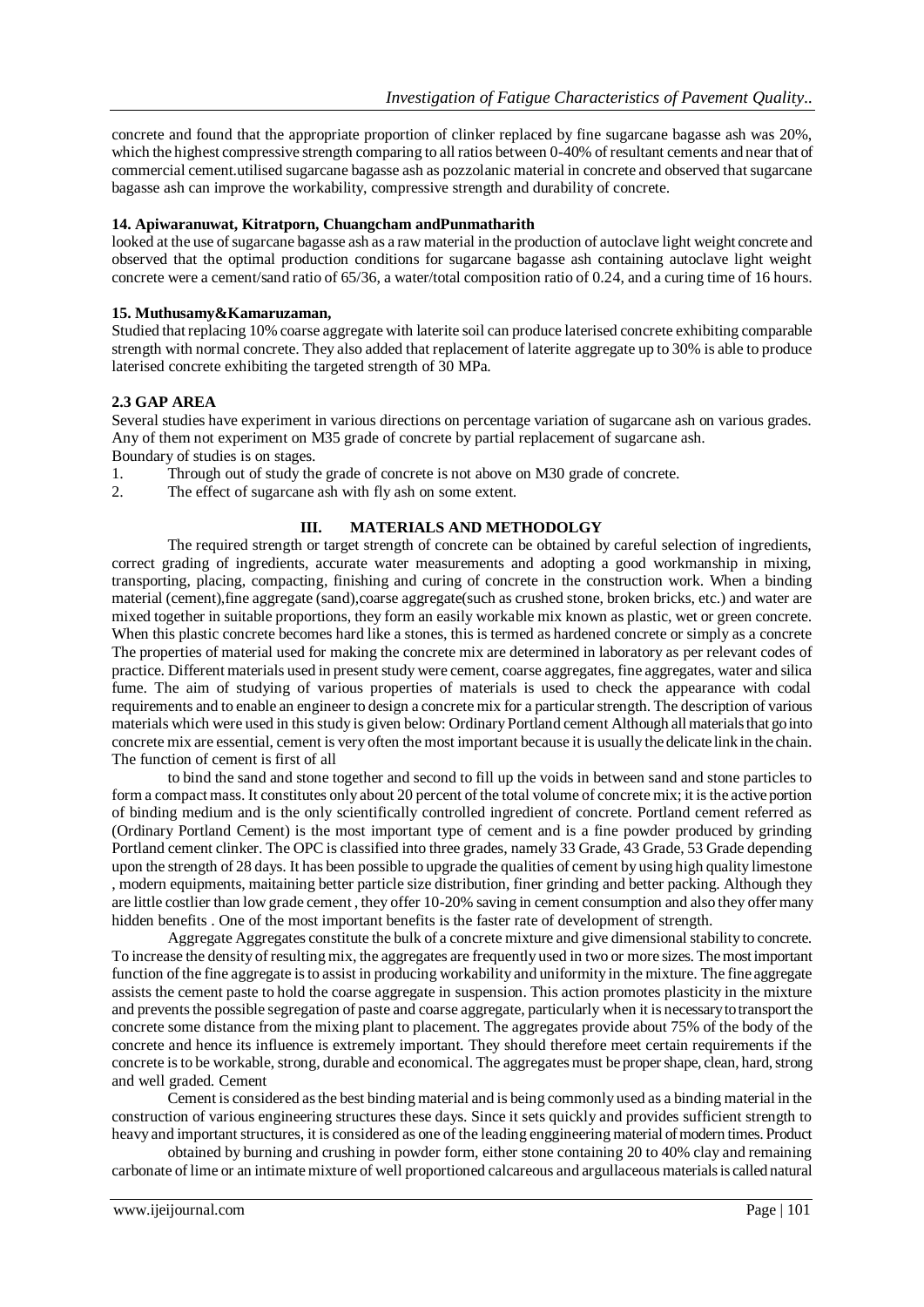cement. Natural cement is not as strong as artificial cement. Natural cement is rarely manufactured and used in India.

# **IV. EXPERIMENTAL INVESTIGAITON**

In the present experimental investigation sugar cane bagasse ash has been used as partial replacement of cement in concrete mixes. On replacing cement with different weight percentage of SCBA the compressive strength is studied at different ages of concrete cured in different environments like normal water and HCL diluted solution. The details of experimental investigations are as follows

## **MIXING**

Mixing of ingredients is done in pan mixer of capacity 40 liters. The cementations materials are thoroughly blended and then the aggregate is added and mixed followed by gradual addition of water and mixing. Wet mixing is done until a mixture of uniform color and consistency are achieved which is then ready for casting. Before casting the specimens, workability of the mixes was found by compaction factor test.

## **Compressive strength test**

The most significant test for determining the engineering quality of bricks is their compressive strength. The test was carried out according to IS 3495(Part 1)-1992. At 3, 7, 14, 28, and 54 days after curing, all prepared brick specimens for series A, B, C, and D blends were tested for compressive strength. Due to a lack of time, the 54-day compressive strength test for series E blends was not conducted. At each test age, a minimum of three samples were tested. This test was carried out utilising an automatic Compression Testing Machine (CTM) with a capacity of 5000kN, and a constant progressive load of 0.6 kN/sec was applied (Figure 5.1). The ratio of ultimate failure load to the area of sample perpendicular to the direction of load application was used to compute compressive strength (MPa).

## **Soundness Test of Brick**

Soundness test on bricks is carried out to determine the nature of bricks when subjected to sudden impact. It is a simple test in which two bricks are taken randomly from the stack of bricks. The bricks are then struck against each other. If it emits clear metallic ringing sound; the brick is of good quality.

## *Shape and Size Test on Brick*

To maintain the uniformity in the construction, the bricks must be of proper shape and uniform size. A good brick must have a proper rectangular shape with sharp edges. For this test, about 20 bricks from the stacked bricks are taken. The samples taken are then stacked along the length, breadth and height and duly compared. If all the bricks are of similar size, then they can be used in construction works.

## **Efflorescence test**

As water evaporates, efflorescence forms a fine, white, powdery layer of water-soluble salts on the surface of bricks. This test was carried out according to the IS 3495 (Part 3):1992 requirements. One end of the specimen was immersed in water for this test. 2.5 cm is the depth of immersion in water. The specimen was then placed in a warm (20-30°C) and well-ventilated room until it absorbed all of the water and the excess water evaporated. The arrangement was covered with glass to prevent excessive evaporation

# **V. RESULTS AND CONCLUSION**

This chapter deals with the presentation of results obtained from various tests conducted on concrete specimens cast with and without silica fume is shown here. The main objective of the research program was to understand the strength and durability aspects of concrete obtained using silica fume as partial replacement for cement. In order to achieve the objectives of present study, an experimental program was planned to investigate the effect of silica fume on compressive strength and split tensile strength concrete. The experimental program consists of casting, curing and testing of controlled and silica fume concrete specimen at different ages.

## **Water absorption test**

The fundamental aspect impacting the durability of bricks is water absorption. The less water that gets into the brick, the more durable it is, and the more natural environment resistance it will have. As a result, the internal structure of brick should be solid enough to prevent water entry. The bulk density of brick is defined as the weight of the brick divided by its volume. IS 3495 (Part 2):1992, often known as the 24-hour immersion cold water test, was used to conduct the water absorption test. This test was carried out by placing the specimen in a laboratory oven for 24 hours at a temperature of 100 5°C until it reached a basically constant mass. At a temperature of 27 2°C, the specimen from the oven was immersed in water for 24 hours.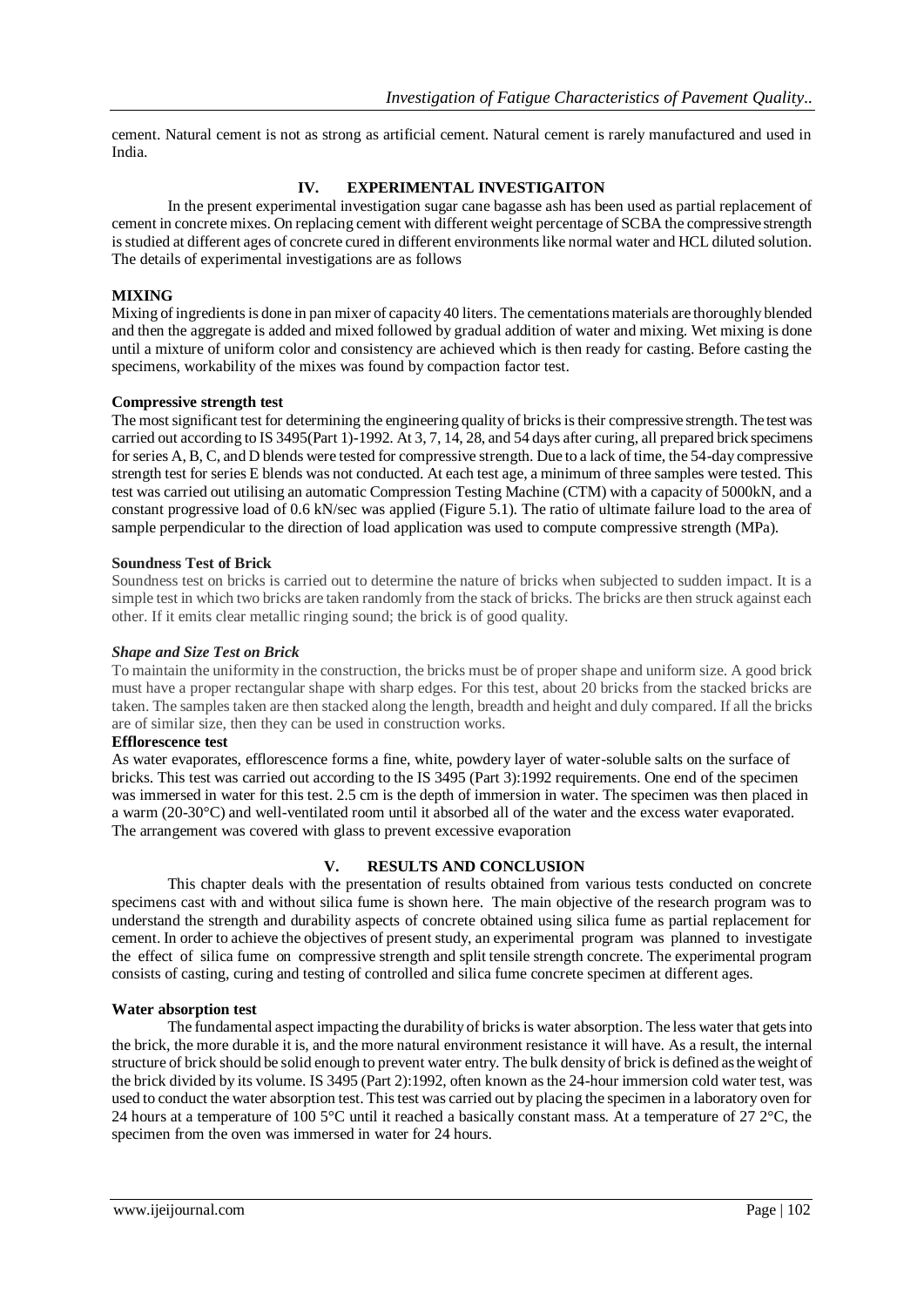## **Compressive strength test**

For all ages, compressive strength falls as the fraction of stone dust replaced with pond ash increases. The total replacement of stone dust from the foundation mix (fly ash-stone dust-lime-gypsum) leads in a 50% drop in compressive strength at the age of 56 days, as illustrated in Figure 5.3, with the goal of using pond ash instead of stone dust. It's similar to pond ash in that it's permeable and finer than stone dust. Furthermore, stone dust is a powerful material that serves as aggregates in the brick system and might cause voids if replaced alone. It could also be explained by the fact that the system's initial porosity grew from 3.29 percent to 14.26 percent. It's worth noting that the compressive strength has increased significantly from 28 to 56 days.

## **Efflorescence test**

The efflorescence results were really satisfying and encouraging. For series A, B, C, and E, the bricks created in this investigation showed no efflorescence. Because the white or grey deposits were less than 10%, slight efflorescence was noticed in series D brick specimens.

#### **Summary**

The study looked into ways to use various hazardous and non-hazardous industrial wastes in the production of nonstructural, unfired bricks in a safe and profitable way. Paper sludge, pond ash, and other novel raw materials were offered to the brick business. a method for examining/selecting or formulating an effective feed mixture incorporating a new solid-waste material for making unfired bricks using coal cinder and marble dust for brick manufacturingInitially, physical and chemical parameters such as specific gravity, loss on ignition, and water absorption were used to classify all of the collected industrial waste. Blaine's air permeability equipment was used to determine the specific surface area. Following successful characterisation, the proportions of several mixes for casting specimens were determined.

## **5.1 GENERAL**

The result of experimental practices and analysis are presented in this chapter section 5.2 provides the result of compressive strength of M35 grade of concrete after partial replacement of cement with SCRB at various percentage and about effect of HCL on compressive strength.

## **5.2 CONCLUDING REMARKS**

The experimental test conducted on the cube  $(150\times150\times150$  mm), results are obtained as following.

- 1. Compressive strength of concrete cube with 0% SCBA for 7 days has been obtained as 35 MPa.
- 2. Compressive strength of concrete cube with 0% SCBA for 14 days has been obtained as 44MPa.
- 3. Compressive strength of concrete cube with 0% SCBA for 28 days has been obtained as 52.39MPa.
- 4. Compressive strength of concrete cube with 5% SCBA for 7 days has been obtained as 38MPa.
- 5. Compressive strength of concrete cube with 5% SCBA for 14 days has been obtained as 47.6MPa.
- 6. Compressive strength of concrete cube with 5% SCBA for 28 days has been obtained as 48.6MPa.<br>
Compressive strength of concrete cube with 10% SCBA for 7 days has been obtained as 38.5MPa.
- 7. Compressive strength of concrete cube with 10% SCBA for 7 days has been obtained as 38.5MPa.
- 8. Compressive strength of concrete cube with 10% SCBA for 14 days has been obtained as 52.4MPa.
- 9. Compressive strength of concrete cube with 10% SCBA for 28 days has been obtained as 54.5MPa.
- 10. Compressive strength of concrete cube with 15% SCBA for 7 days has been obtained as 36.5MPa.
- 11. Compressive strength of concrete cube with 15% SCBA for 14 days has been obtained as 47.6MPa.
- 12. Compressive strength of concrete cube with 15% SCBA for 28 days has been obtained as 51.65MPa.
- 13. Compressive strength of concrete cube with20% SCBA for 7 days has been obtained as 32.64MPa.
- 14. Compressive strength of concrete cube with 20% SCBA for 14 days has been obtained as 43.82MPa.
- 15. Compressive strength of concrete cube with 20% SCBA for 28 days has been obtained as 46.5MPa.
- 16. Compressive strength of concrete cube with 25% SCBA for 7 days has been obtained as 33.85MPa. 17. Compressive strength of concrete cube with 25% SCBA for 14 days has been obtained as 44.65MPa.
- 18. Compressive strength of concrete cube with 25% SCBA for 28 days has been obtained as 41.3MPa.

| <b>Series</b> | Mix ID       | Water absorption (%) |
|---------------|--------------|----------------------|
| А             | PA-0% $(BM)$ | 15.4%                |
|               |              |                      |
|               | PA-12.5%     | 16.1%                |
|               | PA-25%       | 18.2%                |
|               | PA-37.5%     | 19.1%                |
|               | PA-50% (RM)  | 19.8%                |
|               |              |                      |